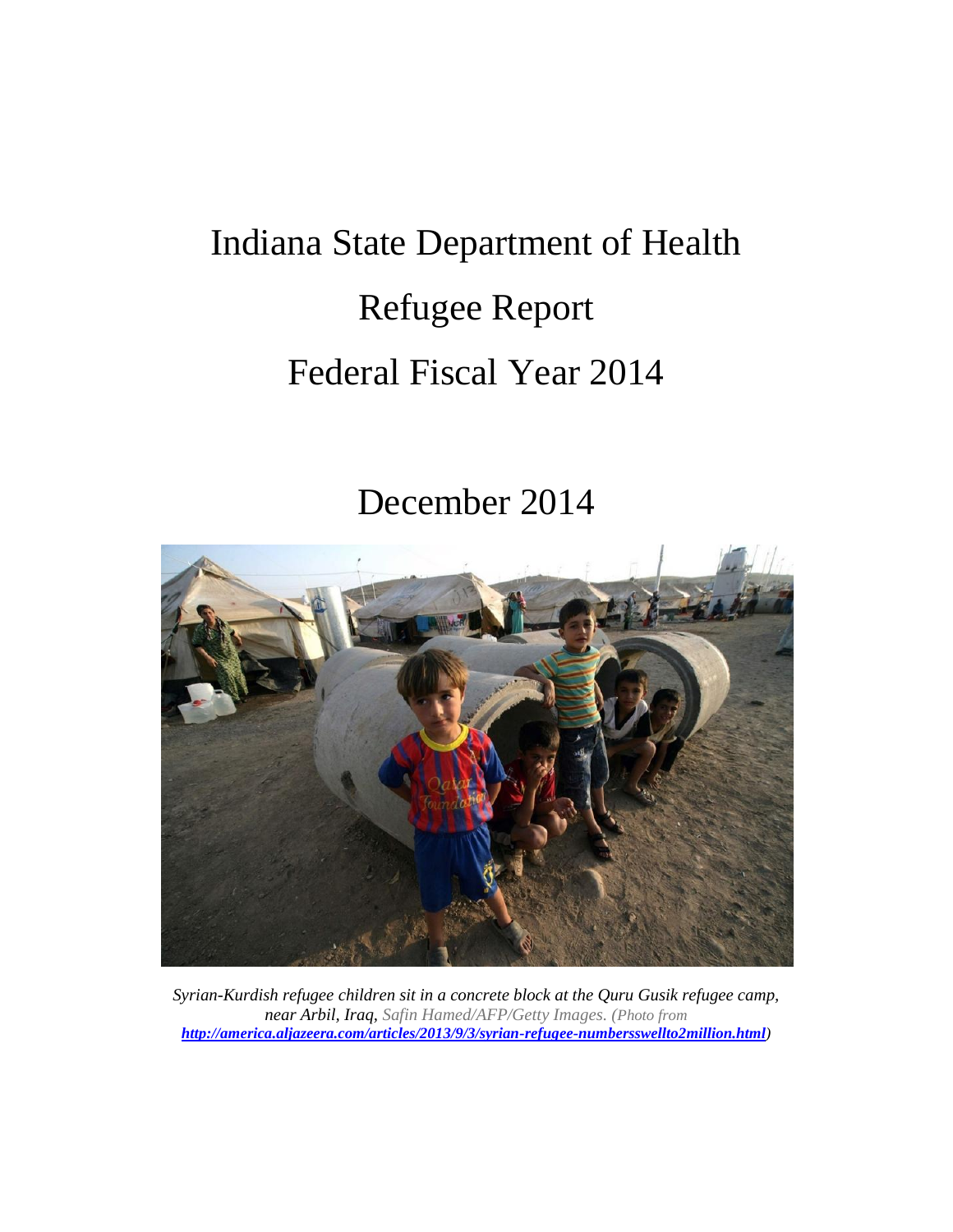# **Background**

Each year, refugees fleeing persecution and war from all over the world are resettled in the United States. Many of these refugees come to Indiana to build new lives for themselves and their families. Between the mid 1970's and 2007, 200 to 500 refugees were resettled in Indiana each year. In 2007, refugee arrivals dramatically increased, causing the total number of arrivals to increase to approximately 1500. Indiana's primary refugee arrival numbers have been comparable each year since. Primary refugees arrive directly to Indiana from another country.

The sudden increase in arrival numbers that began in 2007 quickly overstretched the refugee service infrastructure in place at that time. In response to the overwhelming burden placed on Indiana's refugee resettlement agencies and healthcare providers, the Indiana State Department of Health (ISDH) hired a State Refugee Health Coordinator. Next, they established an ongoing Memorandum of Understanding (MOU) between the Indiana Family and Social Service Administration, the state agency that houses the State Refugee Coordinator and is



*Karen Human Rights Group. Karen refugees from Burma cross the border into Thailand to escape a Burmese Army offensive. (Photo from: <http://www.karen.org.au/refugees.htm>)*

responsible for Indiana's Refugee Resettlement Program under 45 CFR (Code of Federal Regulations) 400.5. Through the MOU, ISDH is designated as the state government agency responsible for the Indiana Refugee Health Program, as evidenced by the Indiana Refugee Resettlement State Plan. It is the responsibility of the ISDH to provide oversight and coordination of public and private resettlement resources and health services to refugees in Indiana. This oversight

ensures coordination among refugee service providers and cooperation at the state level for broad-reaching health services for refugees.

The mission of the ISDH's Refugee Health Program is to support the resettlement of refugees by providing access and resources for an initial health screening upon arrival to the United States, by identifying emerging health issues in refugee populations and to provide ongoing support through relationships with community, state and federal partners. The vision of the program is that every refugee in Indiana receives an initial health screening within 90 days of U.S. arrival and be referred to a medical home.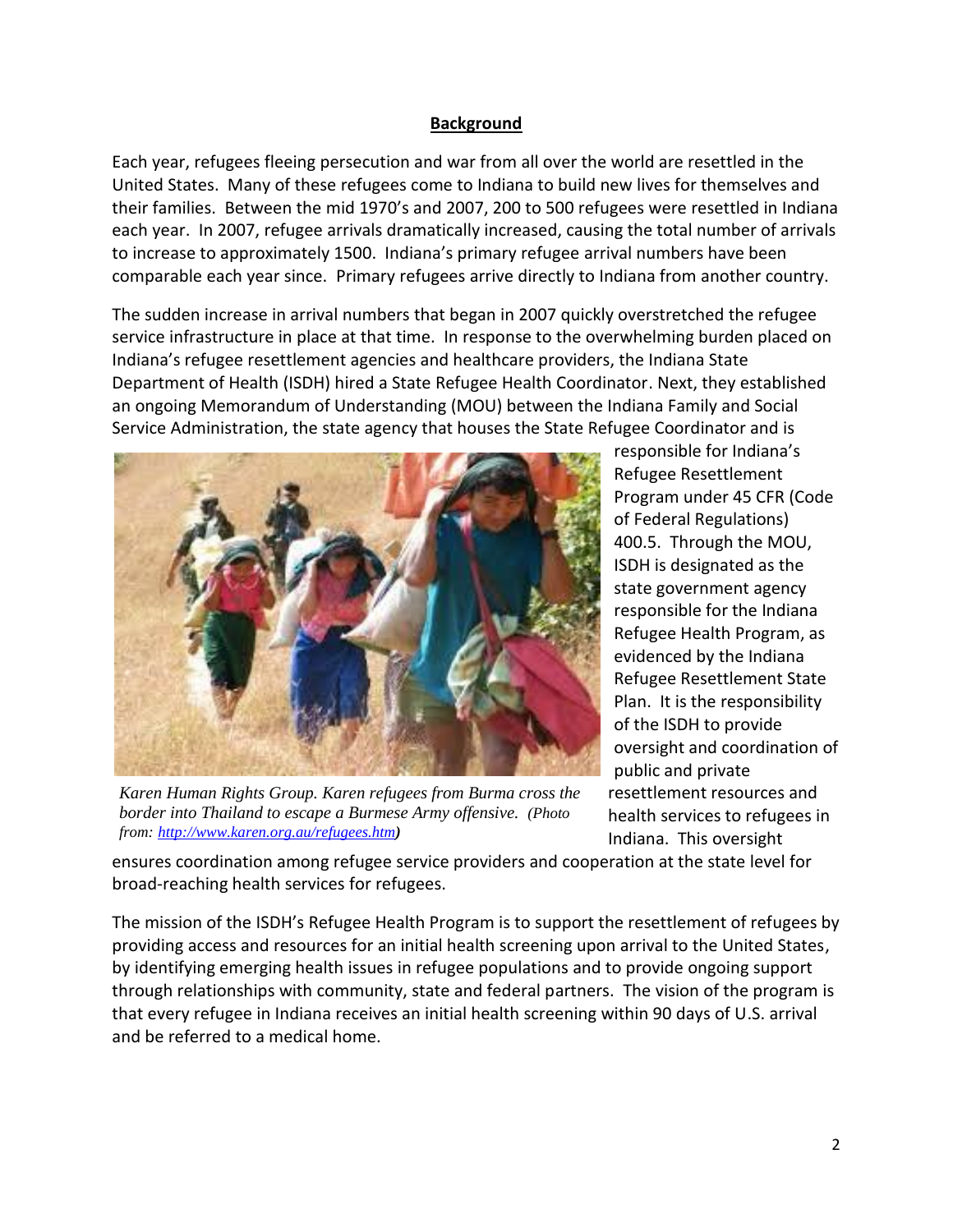The ISDH Refugee Health Program works in collaboration with national, state and local agencies, voluntary resettlement agencies and many other organizations to help provide comprehensive health and mental wellness care to Indiana's refugee communities.

Primary refugees from Burma/Myanmar have accounted for more than 80 percent of Indiana's total annual arrivals since 2007. Not



*A Somali refugee mother and children in Kakuma Camp, Kenya, hope for a better life. Annie Griffiths/Ripple Effect Images . (Photo from: [http://www.cwsglobal.org/what-we-do/refugees/\)](http://www.cwsglobal.org/what-we-do/refugees/)*

all Burmese refugees share the same language, customs, food and dress. There are many different ethnic groups represented in the newly arriving refugees from Burma. These include, but are not limited to, the Burmese, Chin, Karen, Karenni, Kachin and Rohinga. Of the Indianapolis refugees from Burma/Myanmar, 83 percent are of the Chin ethnicity. Since high numbers of refugees from Burma/Myanmar have been resettled in the state every year since 2007, many refugees from Burma/Myanmar now resettling in the U.S. have family or community ties in Indiana. Due to the large Burmese community in Indiana, it is not uncommon for secondary refugees to make their way to Indiana. A secondary refugee is first resettled in another state and then comes to Indiana. In addition to refugees from Burma/Myanmar, other currently arriving refugees are primarily from Afghanistan, Iraq, Bhutan, Democratic Republic of the Congo, Somalia, Iran, Ethiopia, Cuba, Sudan, Palestine and



*Syrian refugees gather at the border in Suruc, Turkey, September 2014 (AP). (Photo from:*  http://www.boston.com/bigpicture/2014/09/syrian\_kurdish\_ref ugees\_flooding*)*

Eritrea. However, small numbers of refugees are also arriving from Syria, Zimbabwe, China and India.

The majority of the refugees which Indiana expects to receive over the next several years will continue to be from Burma/Myanmar. However, other trouble spots in the world, such as Syria, are producing refugees, some of which will be resettled to the U.S. It is highly likely that Indiana will continue to receive refugees from areas of East Asia, Africa, the Near East and South Asia in the coming years.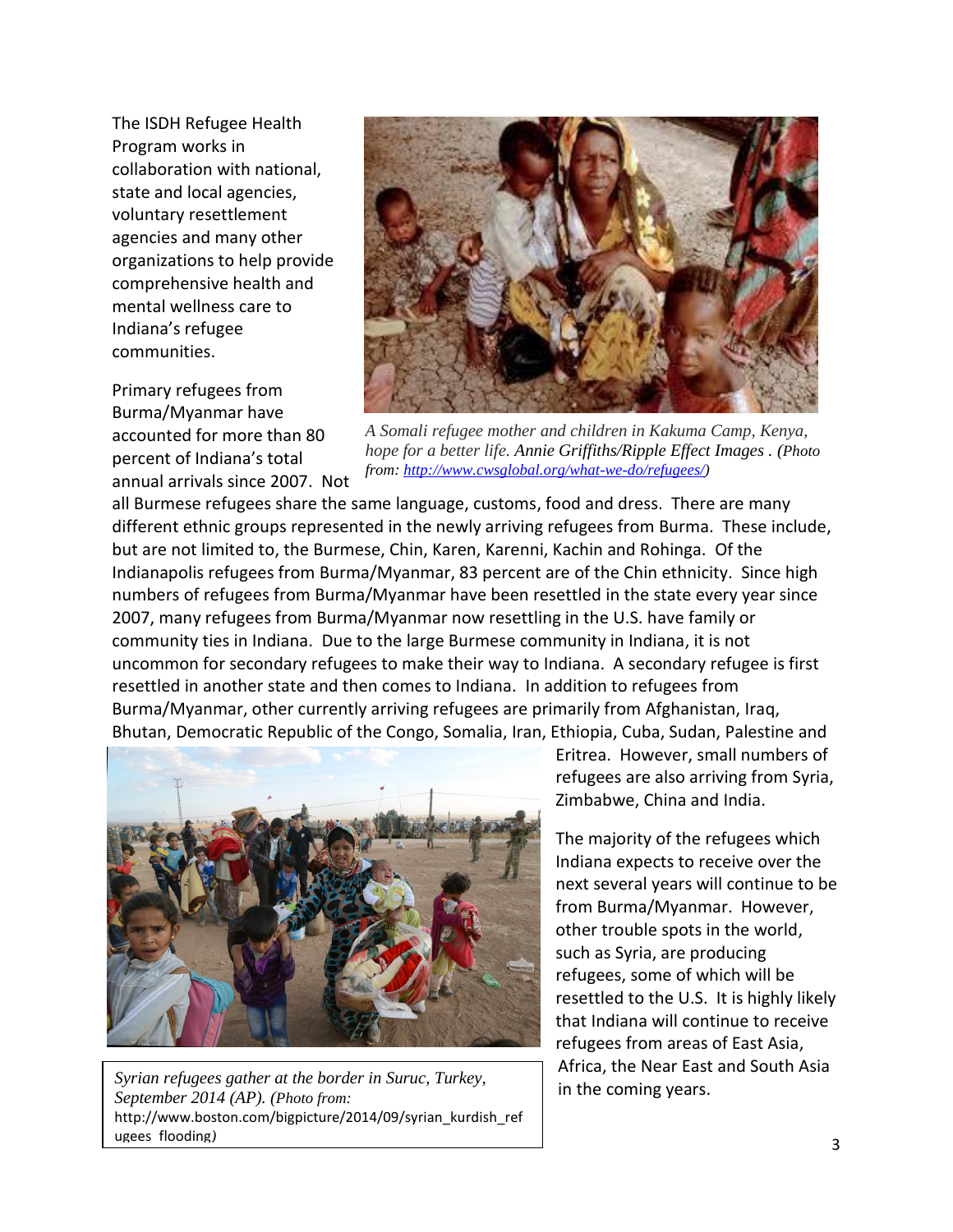#### **Demographic Data**



Newly arriving refugees to Indiana have increased from 1,156 in Federal Fiscal Year (FFY) 2012 to 1,612 in FFY 2014. The federal fiscal year runs from October 1 to September 30. It is anticipated that Indiana will receive approximately the same number of refugees in FFY 2015 and 2016.

While refugees came from 45 different countries in FFY 2014, the majority was born in Burma/Myanmar and came to Indiana from the countries to which they fled to -- Thailand and Malaysia. Refugees with a birth country of Thailand and Malaysia are generally the children of the refugees from Burma/Myanmar who were born in these countries. The countries of birth of the refugees in the past three years and the number of refugees are shown in the table 1 below.

#### **Table 1**

| <b>Country of Birth</b>  | <b>FFY 12</b> | <b>FFY 13</b>  | <b>FFY 14</b> | <b>Total</b>   |
|--------------------------|---------------|----------------|---------------|----------------|
| Afghanistan              | 4             |                | 10            | 14             |
| <b>Bhutan</b>            | 28            | $\overline{7}$ | 16            | 51             |
| <b>Burma</b>             | 15            | 28             | 53            | 96             |
| Burundi                  |               | $\mathbf{1}$   | 4             | 5              |
| Chad                     | $\mathbf{1}$  | $\mathbf{1}$   |               | $\overline{2}$ |
| China                    | 7             | 11             | 3             | 21             |
| Congo, Democratic Rep of | 9             | 42             | 22            | 73             |
| Cuba                     | 8             | 9              | 14            | 31             |
| Djibouti                 |               | $\overline{2}$ |               | $\overline{2}$ |
| Egypt                    | $\mathbf{1}$  | 3              | 11            | 15             |
| Eritrea                  | 5             | $\overline{7}$ | 8             | 20             |
| Ethiopia                 | 9             | 18             | 14            | 41             |
| Guinea                   |               |                | $\mathbf{1}$  | $\mathbf{1}$   |
| Iceland                  |               | $\mathbf{1}$   |               | $\mathbf{1}$   |
| India                    | 3             | $\overline{7}$ | 14            | 24             |
| Indonesia                |               |                | $\mathbf{1}$  | $\mathbf{1}$   |
| Iran                     | 20            | $\overline{2}$ | 14            | 36             |
| Iraq                     | 60            | 75             | 116           | 251            |
| Jordan                   | 5             | $\mathbf{1}$   | 9             | 15             |
| Kenya                    | 3             | $\overline{2}$ | 6             | 11             |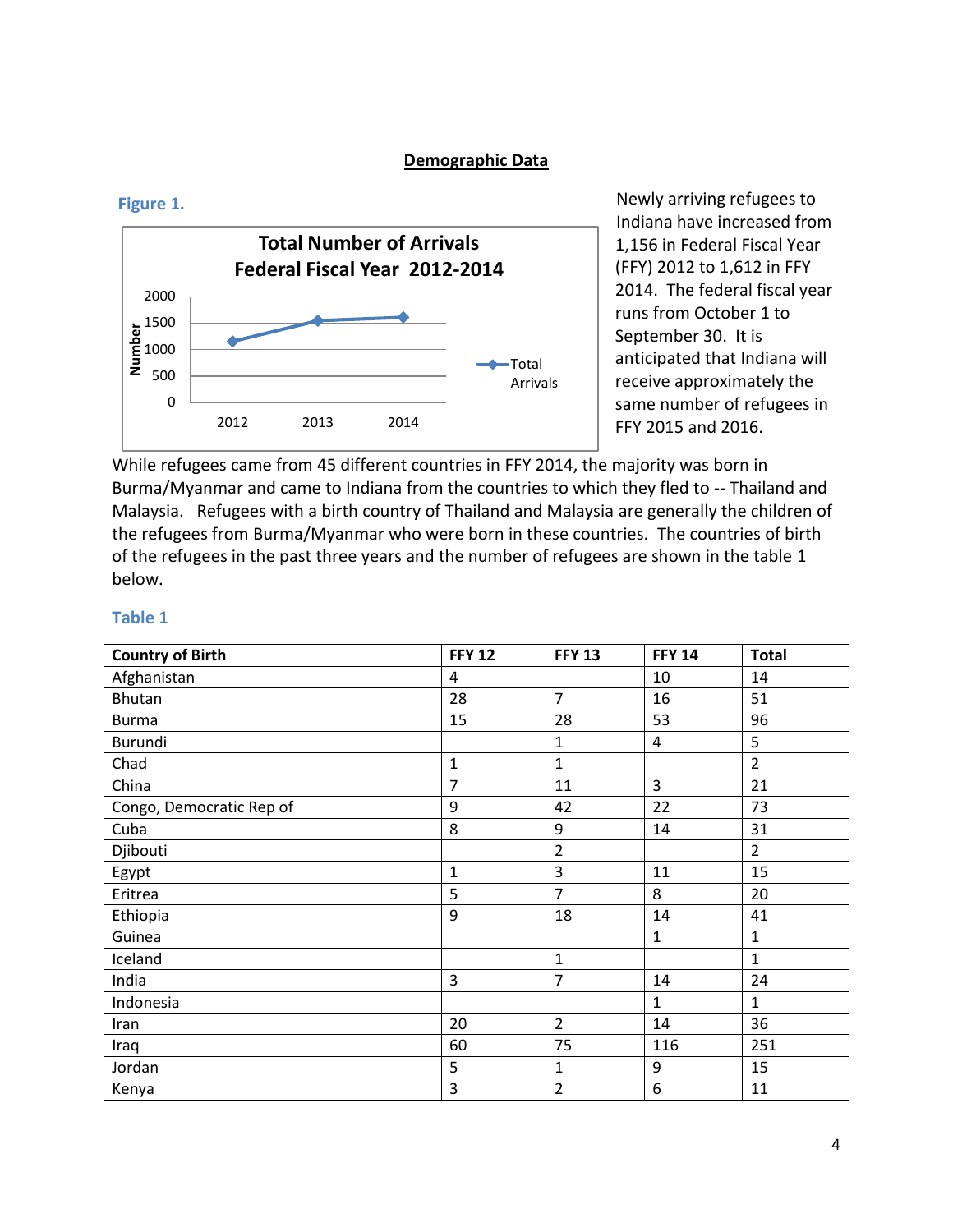| <b>Country of Birth</b>     | <b>FFY 12</b>  | <b>FFY 13</b>  | <b>FFY 14</b>  | <b>Total</b>            |
|-----------------------------|----------------|----------------|----------------|-------------------------|
| Korea, Demo Peoples Rep     | $\mathbf{1}$   |                |                | 1                       |
| Kuwait                      |                |                | 5              | 5                       |
| Lebanon                     | $\overline{2}$ | $\mathbf{1}$   |                | 3                       |
| Liberia                     |                | $\mathbf 1$    | $\mathbf{1}$   | $\overline{2}$          |
| Libya                       |                | $\overline{4}$ |                | $\overline{\mathbf{4}}$ |
| Malawi                      |                | $\mathbf{1}$   |                | $\mathbf{1}$            |
| Malaysia                    | 77             | 169            | 157            | 403                     |
| Malta                       |                |                | $\mathbf{1}$   | 1                       |
| Moldova                     | 5              |                |                | 5                       |
| Myanmar/Burma               | 706            | 1111           | 930            | 2747                    |
| Nepal                       | 17             | $\overline{7}$ | 16             | 40                      |
| Pakistan                    | $\overline{2}$ | $\overline{2}$ | 3              | $\overline{7}$          |
| Russia                      |                | $\mathbf{1}$   |                | $\mathbf{1}$            |
| Rwanda                      |                | 14             | 6              | 20                      |
| Somalia                     | 29             | 45             | 34             | 108                     |
| South Africa                |                | $\mathbf{1}$   |                | $\mathbf{1}$            |
| Sudan                       | 19             | 14             | 16             | 49                      |
| Syria                       | $\overline{4}$ | 5              | 3              | 12                      |
| Thailand                    | 66             | 78             | 98             | 242                     |
| Tunisia                     |                | $\overline{2}$ |                | $\overline{2}$          |
| Turkey                      |                | $\overline{2}$ | $\mathbf 1$    | 3                       |
| Uganda                      |                | 3              |                | 3                       |
| <b>United Arab Emirates</b> |                | $\overline{2}$ | $\overline{2}$ | 4                       |
| Zambia                      |                | $\overline{2}$ |                | $\overline{2}$          |
| Zimbabwe                    |                | $\mathbf 1$    | 3              | $\overline{4}$          |

During FFY 2014, the majority of refugees coming to Indiana were resettled in Marion County.

# **Figure 2**



Catholic Charities of the Archdiocese of Indianapolis, Inc. and Exodus Refugee/Immigration, Inc. were the two resettlement agencies welcoming, guiding and supporting them upon arrival. Marion County Public Health Department was the facility providing health screenings to this group. As can be seen in Figure 2, 86 percent of the refugees were resettled to

Marion County while 11 percent was resettled to Allen County during FFY 14. Catholic Charities of the Diocese of Fort Wayne – South Bend provided the resettlement services to the refugees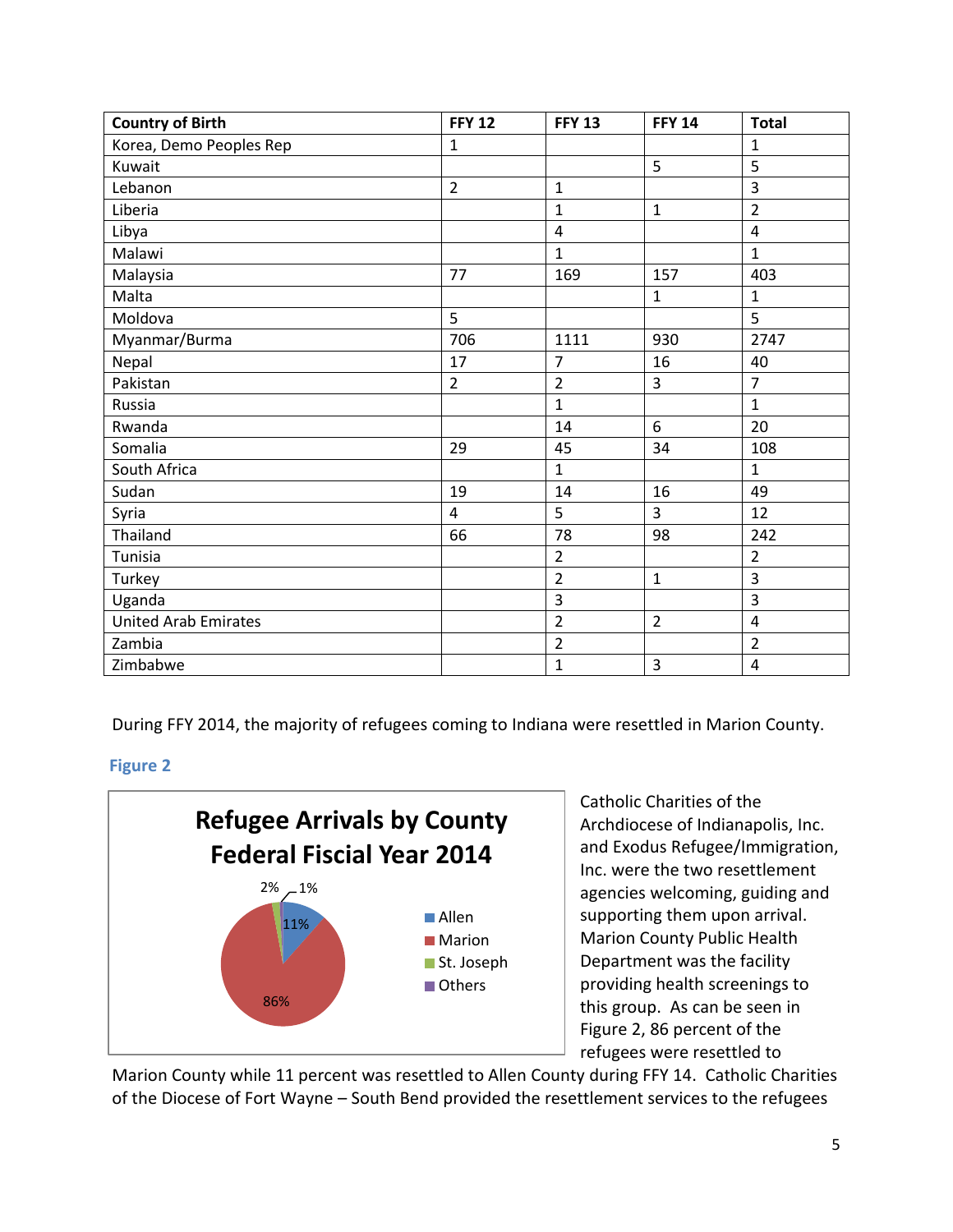while the Ft Wayne/Allen County Health Department provided the health screenings to refugees resettling in Allen County. A small number of refugees were resettled in St. Joseph County by the Saint Joseph Chapter of the American Red Cross until the end of FFY 2104 when it closed its resettlement activities.



**Figure 3. Refugee Arrivals by Age Category and Years**

During the past federal year, the number of primary refugees has increased in all age categories except the 15-24 year old and the >65 year old age group. When FFY 2014 arrival numbers are compared to 2012, it is clear that there have been

increases in the <5 year olds, the 5-14 year olds, the 25-44 and the 45 -65 year olds age groups.

Figure 4 clearly shows that the 25-44 year old refugees make up almost half of the newly arriving refugees. Not only is this the prime child bearing age, but these are adults who must

#### **Figure 4**



complete their immunizations within one year to be able to apply for change of status from a refugee to a permanent resident.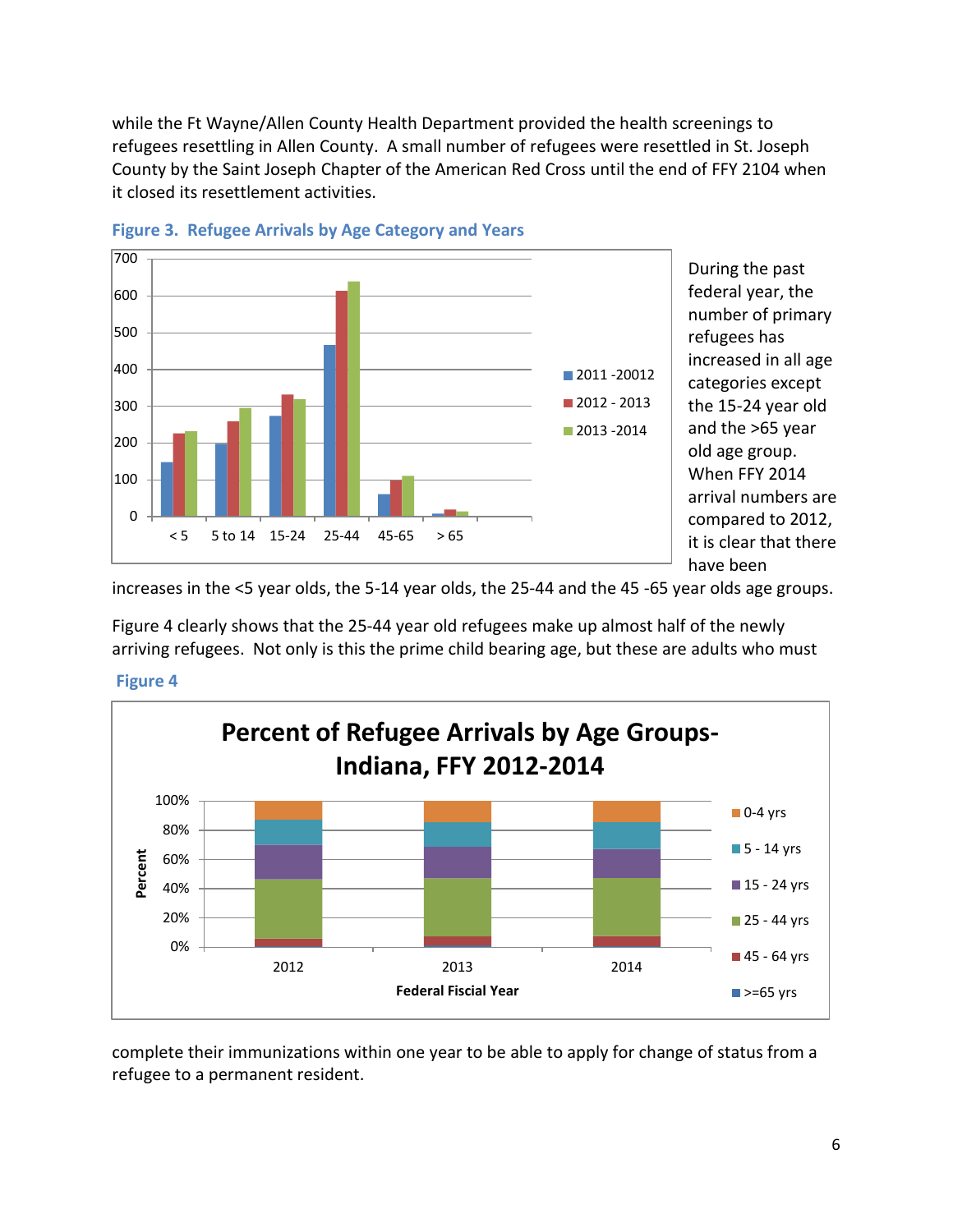More male then female refugees arrive each year. This too has been consistent over the past several years. In FFY 2013, there was a slight increase in the male population and a slight decrease in the female population of newly arriving refugees. Otherwise the percentages have remained stable with approximately 60 percent of the refugees being male and 40 percent being female.

Over the past several years, the refugee resettlement agencies and the local health departments have worked hard to improve the number of primary refugees whose initial screening was initiated within 30 days of arrival. This percentage has gone from less than 40 percent to over 80 percent in the past three years.

Likewise there has been a great increase in the number of refugees who are completing their screening within 90 days.



This proportion has gone from 50 percent in 2012 to about 90 percent in 2014 (Figure 6).



# Also, refugees are being enrolled in Medicaid earlier, helping them get established in a primary medical home before their relationship with the resettlement agency wanes. To date, most of our attention has been focused on primary refugees. More attention needs to be given to tracking and providing services to secondary refugees. This is a difficult task as they often do not seek assistance through the resettlement agencies.

## **Figure 6**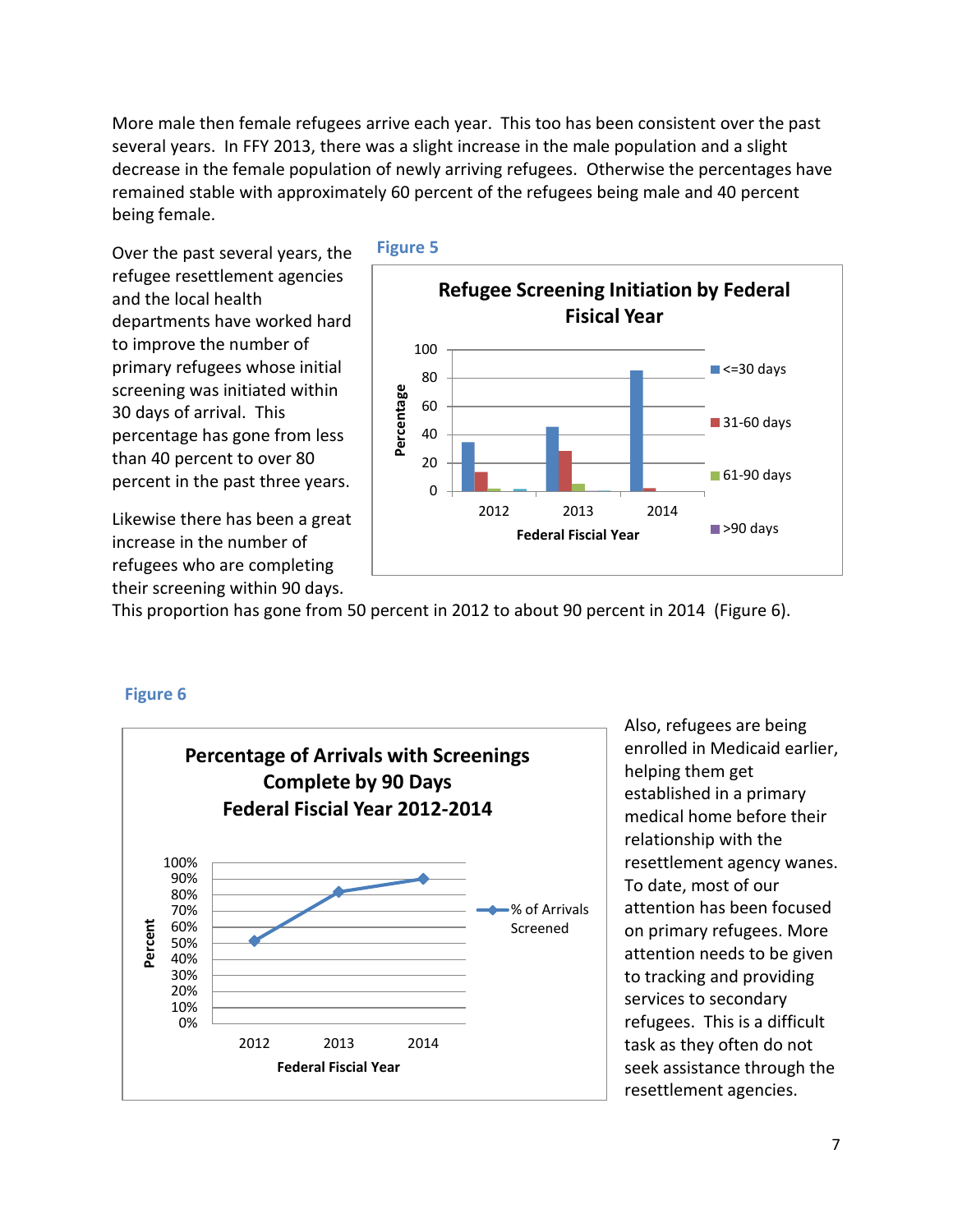# **Health Issues**

Health related issues are just beginning to be tracked so that appropriate interventions can be implemented. Because refugees in the camps in Thailand were given medication for parasites prior to arrival in the U.S., the rate of intestinal parasite infections had decreased. However in the past two years, there has been an increase. This may be due to more refugees being settled from Malaysia where refugees are not in camps, or it may be due to the slight increase in younger refugees. More investigation is needed. It would be expected that children may

## **Figure 7**



bring with them more intestinal parasites as they play in the dirt in areas where sanitation is sometimes lacking, which can result in parasites, poor nutritional status and anemia (Generalized Anxiety Disorder {GAD-7} & Patient Health Questionnaire {PHQ-9).

Lead Poisoning is another condition which is seen at higher rates in some refugee children than in their U.S. born peers. In the past, a cosmetic was identified as a possible source of the lead poisoning. This product was removed

from the vendor's shelves and information about its dangers was distributed in local languages to the refugees. It appears there may be more cosmetic products or home remedies which contain high lead levels. Investigation is on-going into the source of the lead exposure in both Allen and Marion Counties.

Mental wellbeing is another factor which needs to be assessed in the arriving refugees. Many of these individuals have survived major trauma. The stress of fleeing one's country coupled with the stress of living in a refugee camp and then becoming acclimated to a new culture can be overwhelming. Often the social networks that refugees relied upon to assist with stress reduction are no longer in place in their lives. This places the refugees at a higher risk for conditions such as depression, anxiety and post



**http://blog.nohatespeechmovement.org/wp- 1**